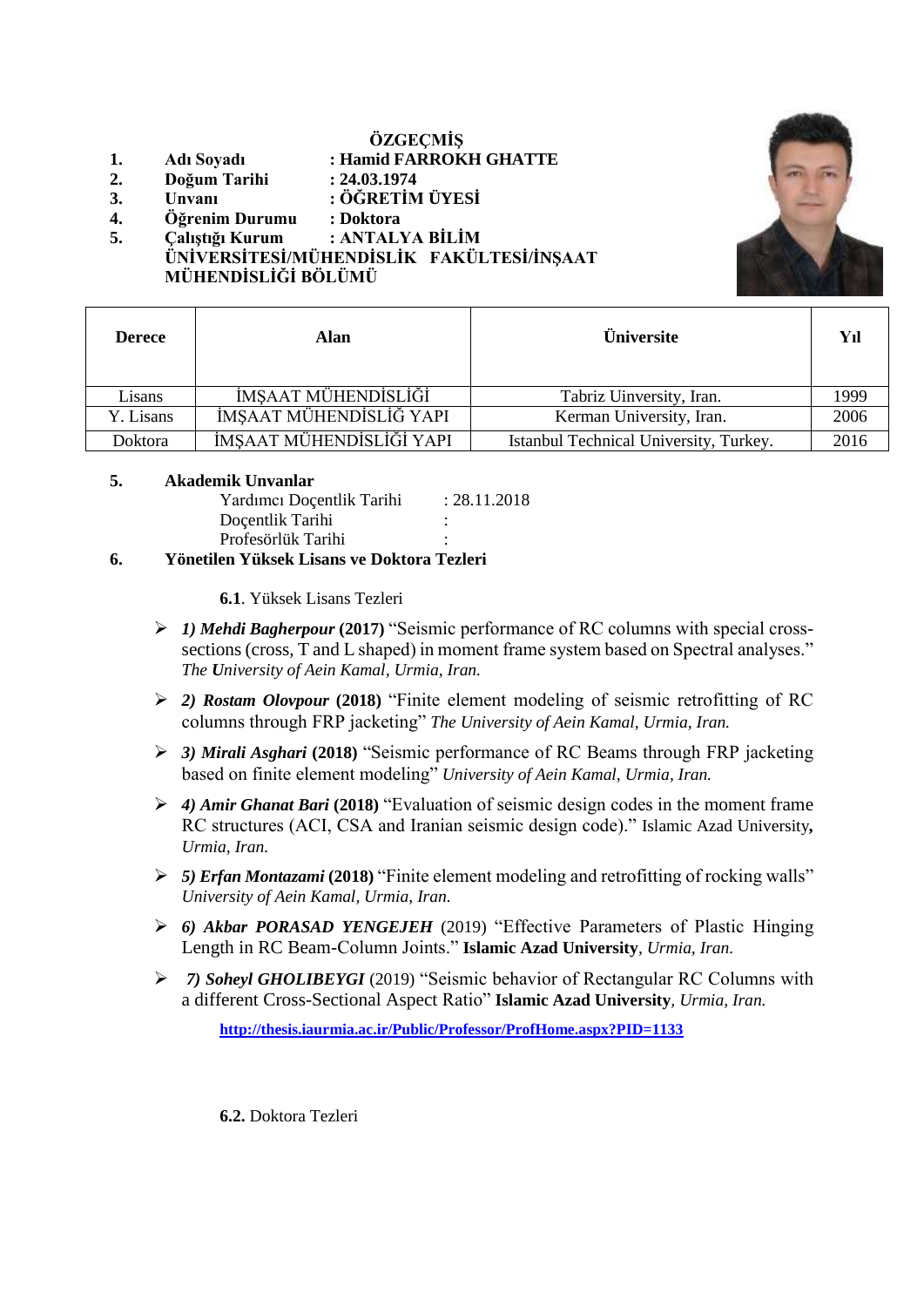# **7. Yayınlar**

- **7.1.** Uluslararası hakemli dergilerde yayınlanan makaleler (SCI,SSCI,Arts and Humanities)
- $\geq 1$ ) Farrokh Ghatte Hamid, Comert M, Demir C., Ilki A "Evaluation of FRP Confinement" Models for Substandard Rectangular RC Columns Based on Full-Scale Reversed Cyclic Lateral Loading Tests in Strong and Weak Directions." Polymers 2016, 8(9), 323; doi[:10.3390/polym8090323.](http://dx.doi.org/10.3390/polym8090323)
- 2) Farrokh Ghatte Hamid, Comert M, Demir C., Ilki A ["Seismic Performance](https://www.researchgate.net/profile/Hamid_F_Ghatte/publication/278966147_Seismic_performance_of_full-scale_FRP_retrofitted_substandard_rectangular_rc_columns_loaded_in_the_weak_direction/links/55993e2108ae793d137fe906.pdf) of Full-Scale [FRP Retrofitted Substandard Rectangular RC Columns Loaded in the Weak Direction.](https://www.researchgate.net/profile/Hamid_F_Ghatte/publication/278966147_Seismic_performance_of_full-scale_FRP_retrofitted_substandard_rectangular_rc_columns_loaded_in_the_weak_direction/links/55993e2108ae793d137fe906.pdf)" Applied Mechanics and Materials, Vol. 847, [pp.347-353, 2016.](https://www.scientific.net/AMM.847.347)
- 3) Farrokh Ghatte Hamid, Comert M, Demir C., Akbaba, M, Ilki A. ( 2019) "Seismic Retrofit of Full-Scale Substandard Extended Rectangular RC Columns through CFRP Jacketing: Test Results and Design Recommendations" [Journal of Composites](https://ascelibrary.org/doi/10.1061/%28ASCE%29CC.1943-5614.0000907)  [for Construction, 23\(1\), 04018071.](https://ascelibrary.org/doi/10.1061/%28ASCE%29CC.1943-5614.0000907)
- 4) Farrokh Ghatte, Hamid. ( 2019) "Evaluation of Reinforcing Bars Ratio Effects on SCC Beam-Column Joint Performance" [Uludağ University Journal of The Faculty of](https://dergipark.org.tr/en/pub/uumfd/issue/49627/587505)  [Engineering, 24 \(3\), PP 141-152, 2019.](https://dergipark.org.tr/en/pub/uumfd/issue/49627/587505)
- 5) Farrokh Ghatte, Hamid. ( 2020) "External steel ties and CFRP jacketing effects on seismic performance and failure mechanisms of substandard rectangular RC columns" [Composite Structures Volume 248, 15 September 2020, 112542.](https://www.sciencedirect.com/science/article/pii/S026382232031206X) [https://doi.org/10.1016/j.compstruct.2020.112542.](http://dx.doi.org/10.3390/polym8090323)

- 6) Gholizadeh, S., Hassanzadeh, A., Milani, A. et al. "On the seismic collapse capacity of optimally designed steel braced frames" Engineering with Computers (2020).<https://doi.org/10.1007/s00366-020-01096-7>
- 7) Shahmansouri, A. A., Yazdani, M., Ghanbari, S., Bengar, H. A., Jafari, A., & Ghatte, H. F. (2020). Artificial neural network model to predict the compressive strength of ecofriendly geopolymer concrete incorporating silica fume and natural zeolite. [Journal of](https://www.sciencedirect.com/science/article/pii/S0959652620337422?casa_token=p5EmgmhADcwAAAAA:y3aPXoZTmiRME2gtksSSW5CAh7KJ2XuGfH6L-Xh6ufETkxQ7_6IEeXgHLyxD7IWwn0fsmcXP4y4)  [Cleaner Production Volume 279, 10 January 2021, 123697.](https://www.sciencedirect.com/science/article/pii/S0959652620337422?casa_token=p5EmgmhADcwAAAAA:y3aPXoZTmiRME2gtksSSW5CAh7KJ2XuGfH6L-Xh6ufETkxQ7_6IEeXgHLyxD7IWwn0fsmcXP4y4)
- $\geq$  8) Ghatte, H. F. (2020). Failure mechanisms and cracking performance of T-shaped SCC beam-column connections at top floor: Test results and FE modeling. [Structures Volume](https://www.sciencedirect.com/science/article/pii/S2352012420305270)  [28, December 2020, Pages 1009-1018](https://www.sciencedirect.com/science/article/pii/S2352012420305270)
- 9) Ghatte, H. F. (2020). A Hybrid of Firefly and Biogeography-Based Optimization Algorithms for Optimal Design of Steel Frames. <https://link.springer.com/article/10.1007/s13369-020-05118-w>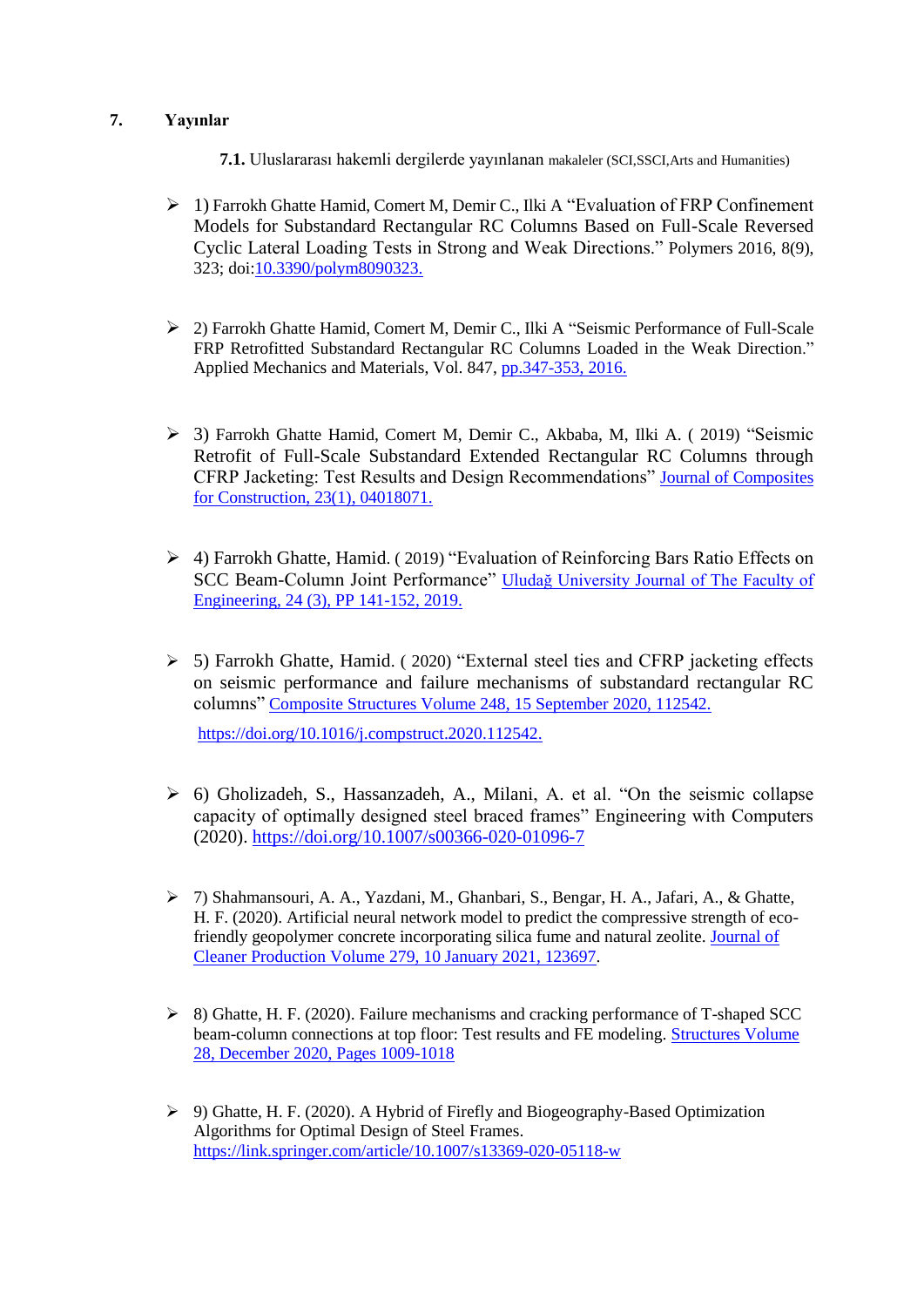**7.2**. Uluslararası diğer hakemli dergilerde yayınlanan makaleler

- 1) Maghsoudi, A.A. and F Ghatte, H., "Ductility and Ultimate State Investigation of Self Compacting Concrete Joints."1st International Congress on Seismic Retrofitting, 25-27 April 2006, Iran Tehran.
- 2) Farrokh Ghatte, H, and, Maghsoudi, A.A. "Experimental and Theoretical Investigation of Self Compacting Concrete Joints." ICCEIE 2012: International Conference on Civil, Environmental and Infrastructure Engineering Paris, France November 28- 29, 2012.
- 3) Golbandi, H, and, Farrokh Ghatte, H. "**Seismic Performance Evaluation of the Structural System Consisting of RC Columns and Shear Walls of an Eight Story Building**." ICCEIE 2012: International Conference on Civil, Environmental and Infrastructure Engineering Paris, France November 28 -29, 2012.
- 4) Comert M, Demir C., Farrokh Ghatte Hamid, Ilki A **"Seismic Performance of Full-Scale FRP Confined Sub-Standard Columns Subjected to High Axial Load."** The 7th International Conference on FRP Composites in Civil Engineering, International Institute for FRP in Construction, August 20-22, 2014, Vancouver, British Columbia, Canada.
- 5) Farrokh Ghatte Hamid, Comert M, Demir C., Ilki A **"Performances of FRP Confinement Models for Predicting the Behavior of Full-Scale FRP Retrofitted Columns under Simulated Seismic Actions."** APFIS-2015, Joint Conference, 14-16 December 2015, Nanjing, China.
- 6) Farrokh Ghatte Hamid, Peyman Hamidi, Tohid Charbgo **"Evaluation of retrofitting methods and seismic performance of masonry buildings in Urmia."** 5th.International Congress on Civil Engineering and Urban Development 26-28 December 2017, Shahid Beheshti University, Tehran, Iran.
- 7) Farrokh Ghatte Hamid, Reza, Salehahar **"Retrofitting of Reinforced Concrete columns through their weak directions."** National Conference on Construction in Earthquake- Prone Areas CEPA, 11-12 August 2017, Tabriz University, Tabriz, Iran.
- 8) Farrokh Ghatte Hamid, Amir Ghanate Bari **"Evaluation of seismic design codes in the moment frame RC structures (ACI, CSA and Iranian seismic design code)"** 1st. National Conference on Infrastructure Engineering 10-11 October 2018, Urmia University, Urmia, Iran.
- 9) Mehdi Bagherpour, Farrokh Ghatte Hamid **"Seismic performance of RC columns with special cross-sections (cross, T and L shaped) in moment frame system based on Spectral analyses." National Conference on Basic Research in Civil Engineering, Architecture, and Urban Planning**, 29 June 2018, Tehran, Iran.
- 10) Farrokh Ghatte Hamid and Can AKSAKAL "Analytical Investigation of Reinforced Concrete Frames Considering Construction Sequences." **12th International Scientific Conference on Production Engineering DEVELOPMENT AND MODERNIZATION OF PRODUCTION,** 18 -20 September 2019, Sarajevo, Bosnia.
- 11) Ali DANANDEH MEHR, Hamid FARROKH GHATTE "Treated Wastewater for Concrete Mixing; A Comparative Study between ASTM and Turkish Standards." **12th International Scientific Conference on Production Engineering DEVELOPMENT AND MODERNIZATION OF PRODUCTION, 18 -20 September 2019, Sarajevo, Bosnia.**
- $\geq 12$ ) BEYRAMNEJAD Yousef, HAMIDI Peyman, and FARROKH GHATTE Hamid "Ductility Performance of Reinforced Concrete Structures with Shear Walls Based on Nonlinear Static Analysis." **6th National Congress on CIVIL ENGINEERING, ARCHITECTURE, AND URBAN DEVELOPMENT, 10-12 December 2019, Iran University of Science and** *Technology, Tehran Iran.*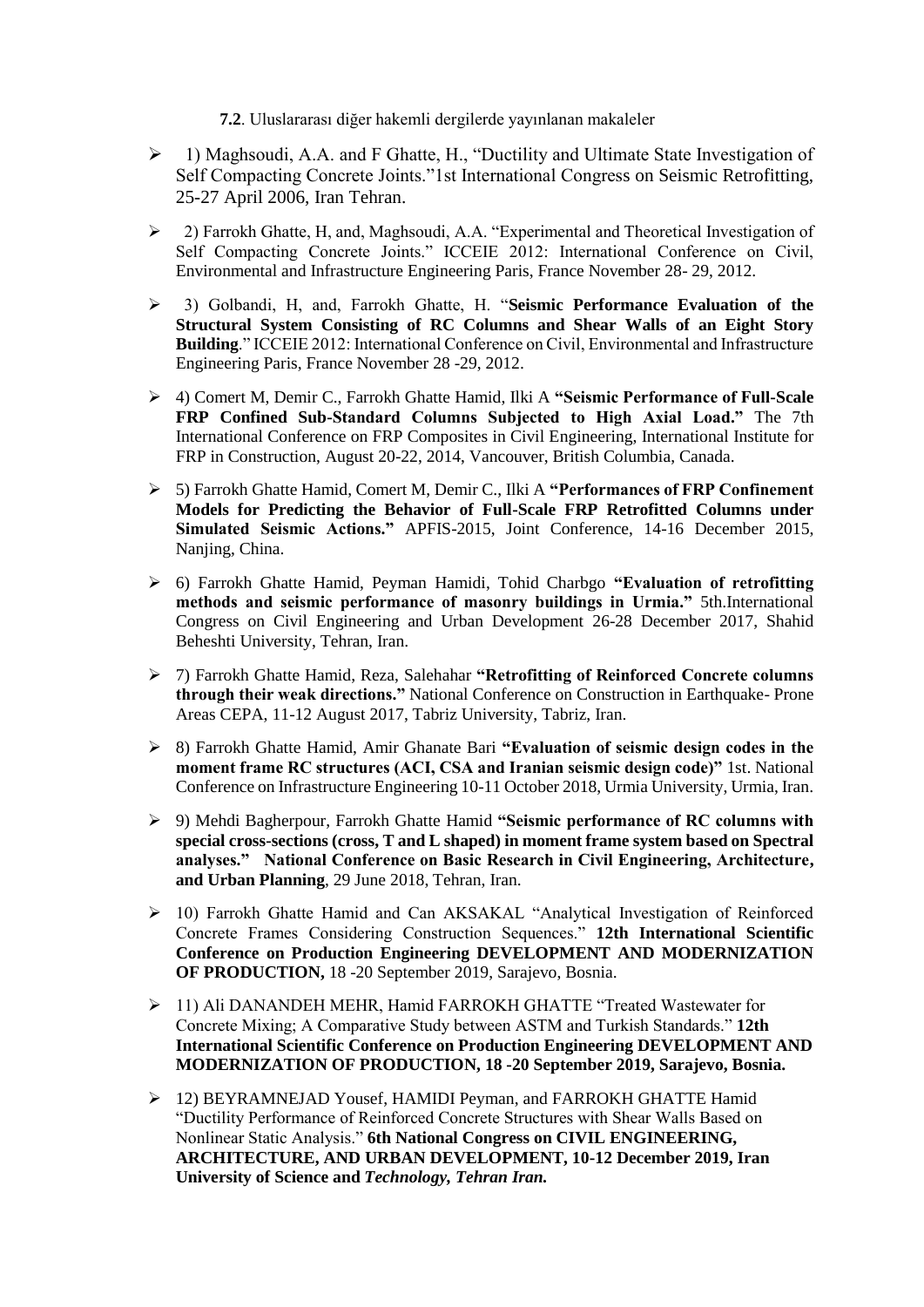- **7.3.** Uluslararası bilimsel toplantılarda sunulan ve bildiri kitabında basılan bildiriler
- **7.4.** Yazılan uluslararası kitaplar veya kitaplarda bölümler
- **7.5.** Ulusal hakemli dergilerde yayınlanan makaleler
- *1) Farrokh Ghatte, Hamid.* ( 2019) "Evaluation of Reinforcing Bars Ratio Effects on SCC Beam-Column Joint Performance" **[Uludağ University Journal of The Faculty of](https://dergipark.org.tr/en/pub/uumfd/issue/49627/587505)  [Engineering.](https://dergipark.org.tr/en/pub/uumfd/issue/49627/587505)**
	- **7.6.** Ulusal bilimsel toplantılarda sunulan ve bildiri kitabında basılan bildiriler **7.7.** Diğer yayınlar

### **8. Projeler**

 **Project Assistant at TUBITAK Project:** Seismic Retrofitting of Rectangular RC Columns by Using CFRP Jacketing and Steel Anchorages (TUBITAK 1002 – HIZLI DESTEK PROGRAM) March 2011-October 2012 Fwd: FW: 111M431

# **9. İdari Görevler**

 Head of the Institute of Civil Engineering in Technical and Vocational University, Urmia, Iran.

Head of Department of Civil Engineering in Technical and Vocational University, Urmia, Iran.

### **10. Bilimsel ve Mesleki Kuruluşlara Üyelikler**

 Iranian Construction Engineering Organization - Urmia, Iran. March 1999- 2018 Membership No: 14-0-3-02870 Field: Civil Engineering Level: First Grade

# **11. Ödüller**

- *Recognition of the Best Experimental Thesis in Civil Engineering Department, Shahid Bahonar University of Kerman, Iran 2006.*
- *Recognition of an Exemplary Engineer in School Building Office in Urmia, Iran, 2007.*
- *Recognition of an Exemplary Instructor in Technical & Vocational University of Iran, Urmia, Iran 2009.*
- *Recognition of the Best Advisor in Technical & Vocational University of Iran, Urmia, Iran 2017.*